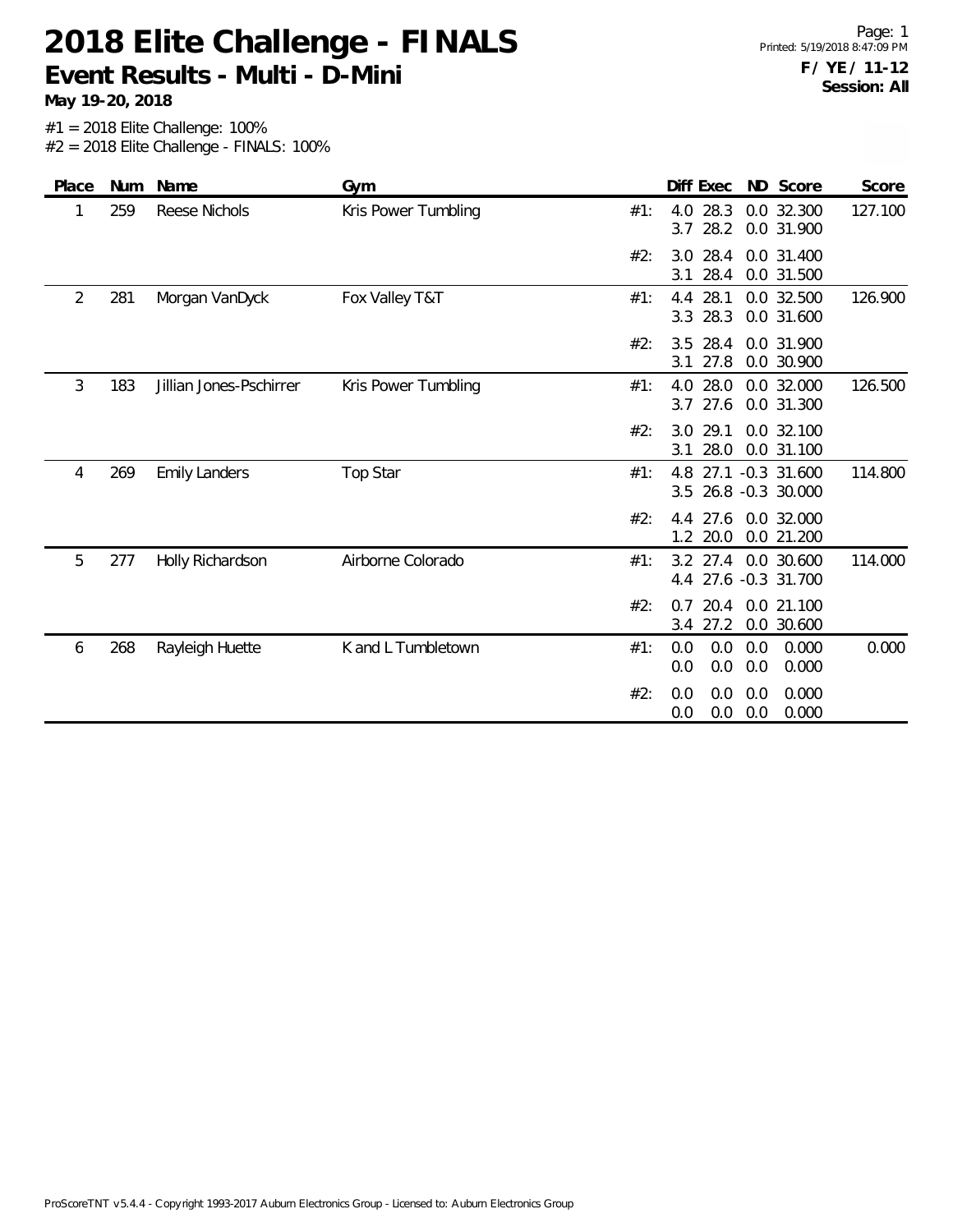**May 19-20, 2018**

| Place         |     | Num Name      | Gym                 |     | Diff Exec ND Score                         |                          | Score   |
|---------------|-----|---------------|---------------------|-----|--------------------------------------------|--------------------------|---------|
|               | 258 | Micah Miner   | Kris Power Tumbling | #1: | 4.8 27.8<br>4.8 29.1                       | 0.0 32.600<br>0.0 33.900 | 131.200 |
|               |     |               |                     | #2: | 4.4 28.0 0.0 32.400<br>$3.5$ 28.8          | 0.0 32.300               |         |
| $\mathcal{P}$ | 270 | Van Larson    | Air Sports          | #1: | 5.2 27.1 0.0 32.300<br>4.3 28.1 0.0 32.400 |                          | 128.700 |
|               |     |               |                     | #2: | 4.4 27.2 0.0 31.600<br>4.4 28.0 0.0 32.400 |                          |         |
| 3             | 190 | Cristian Orth | Flip Force          | #1: | 4.4 28.3 0.0 32.700<br>3.6 28.3 0.0 31.900 |                          | 127.700 |
|               |     |               |                     | #2: | 3.3 28.2 0.0 31.500<br>3.0 28.6 0.0 31.600 |                          |         |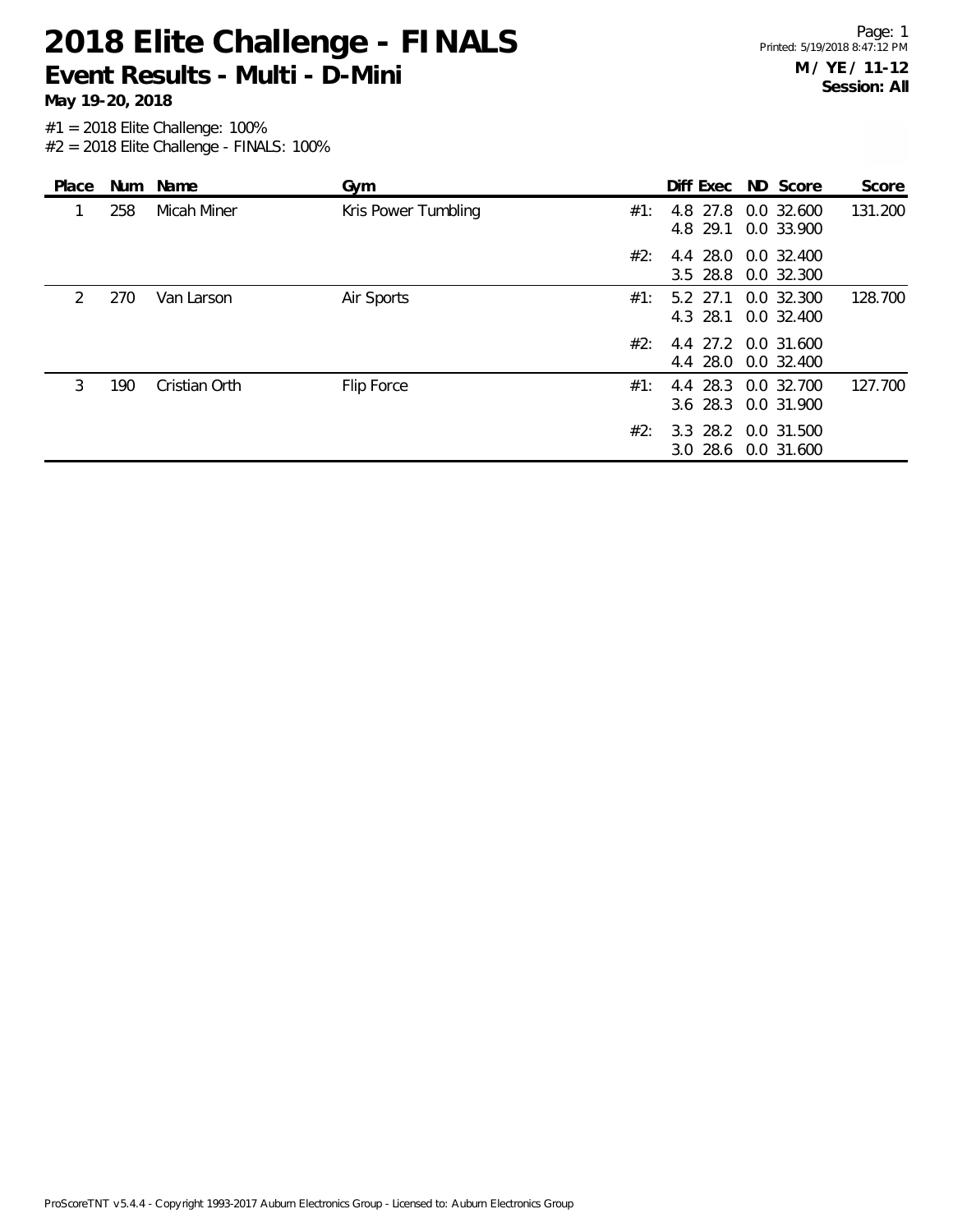**May 19-20, 2018**

Page: 1 Printed: 5/19/2018 5:56:31 PM **F / YE / 13-14 Session: All**

| Place          |     | Num Name        | Gym                      |     | Diff Exec                  | ND Score                                    | Score   |
|----------------|-----|-----------------|--------------------------|-----|----------------------------|---------------------------------------------|---------|
| 1              | 274 | Sharlotta Mozes | Air Sports               | #1: | 5.2 28.4<br>5.2 28.1       | 0.0 33.600<br>0.0 33.300                    | 132.000 |
|                |     |                 |                          | #2: | 27.9<br>4.8<br>4.8<br>27.6 | 0.0 32.700<br>0.0 32.400                    |         |
| $\overline{2}$ | 260 | Aliah Raga      | <b>Dulles Gymnastics</b> | #1: | 5.2 28.0                   | 5.2 28.4 -0.3 33.300<br>0.0 33.200          | 129.900 |
|                |     |                 |                          | #2: | 27.5<br>4.8<br>3.3<br>27.8 | 0.0 32.300<br>0.0 31.100                    |         |
| 3              | 279 | Sophie Stone    | 3T1                      | #1: | 28.2<br>4.8                | 4.8 27.3 -0.9 31.200<br>0.0 33.000          | 128.900 |
|                |     |                 |                          | #2: | 27.7<br>4.4<br>4.8 27.8    | 0.0 32.100<br>0.0 32.600                    |         |
| 4              | 265 | Sahanna Doherty | Fox Valley T&T           | #1: | 4.4 27.7                   | 4.4 27.2 -0.3 31.300<br>0.0 32.100          | 125.600 |
|                |     |                 |                          | #2: | 27.3<br>3.5<br>28.1<br>3.3 | 0.0 30.800<br>0.0 31.400                    |         |
| 5              | 272 | Krista McNary   | Gymagic                  | #1: |                            | 5.2 27.7 0.0 32.900<br>5.2 27.2 -0.3 32.100 | 124.900 |
|                |     |                 |                          | #2: |                            | 2.4 26.6 -1.2 27.800<br>4.8 27.3 0.0 32.100 |         |
| 6              | 262 | Shelby Nobuhara | High Altitude            | #1: |                            | 6.8 27.6 -0.9 33.500<br>6.0 27.9 0.0 33.900 | 122.000 |
|                |     |                 |                          | #2: | 4.8<br>2.4                 | 27.6 -0.3 32.100<br>20.1 0.0 22.500         |         |
| 7              | 192 | Brooke Warzecha | Gymagic                  | #1: | 2.4<br>20.0<br>4.4 28.5    | 0.0 22.400<br>0.0 32.900                    | 55.300  |
|                |     |                 |                          | #2: | 0.0<br>0.0<br>0.0<br>0.0   | 0.000<br>0.0<br>0.0<br>0.000                |         |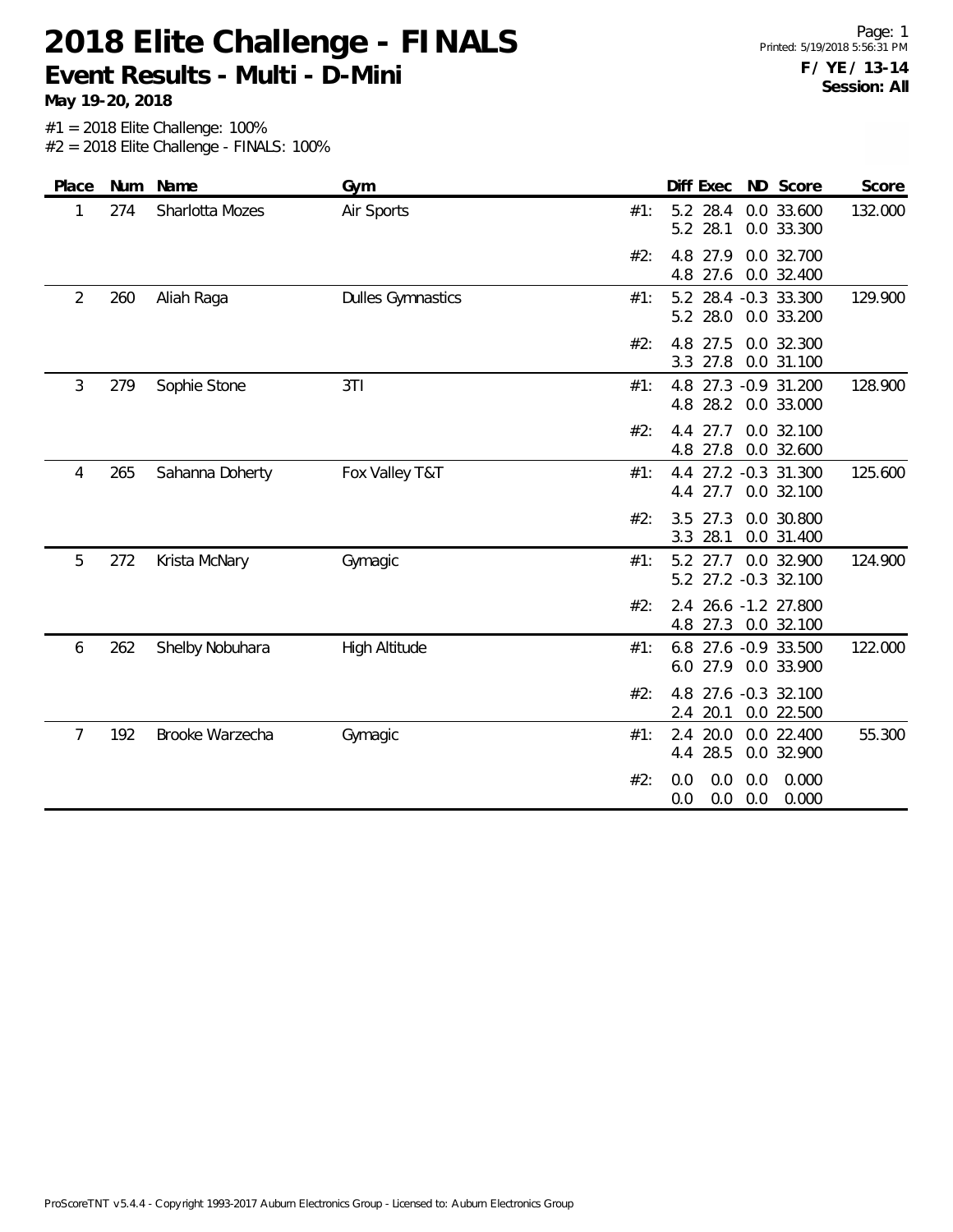**May 19-20, 2018**

| 264<br>1<br>2<br>273<br>3<br>267 | Changa Anderson<br>Tomas Minc<br><b>Braxton Higgins</b> | Silver Stars<br><b>Dynamite Gymnastics</b> | 6.8<br>29.1<br>0.0 35.900<br>138.800<br>#1:<br>28.7 -0.9 34.200<br>6.4<br>#2:<br>28.6<br>0.0 34.600<br>6.0<br>5.6 28.5<br>0.0 34.100<br>135.800<br>6.8 28.2<br>0.0 35.000<br>#1:<br>28.0 -0.9 33.500<br>6.4<br>28.0<br>0.0 34.000<br>#2:<br>6.0 |
|----------------------------------|---------------------------------------------------------|--------------------------------------------|-------------------------------------------------------------------------------------------------------------------------------------------------------------------------------------------------------------------------------------------------|
|                                  |                                                         |                                            |                                                                                                                                                                                                                                                 |
|                                  |                                                         |                                            |                                                                                                                                                                                                                                                 |
|                                  |                                                         |                                            |                                                                                                                                                                                                                                                 |
|                                  |                                                         |                                            | 0.0 33.300<br>5.6<br>27.7                                                                                                                                                                                                                       |
|                                  |                                                         | Skywalkers                                 | 0.0 33.300<br>#1:<br>5.2<br>28.1<br>130.700<br>5.2 28.3 -1.2 32.300                                                                                                                                                                             |
|                                  |                                                         |                                            | 0.0 33.100<br>#2:<br>5.2 27.9<br>5.2 27.7 -0.9 32.000                                                                                                                                                                                           |
| 282<br>4                         | Jace Williams                                           | <b>NVG</b>                                 | 5.2 27.7<br>0.0 32.900<br>130.300<br>#1:<br>4.8 27.7<br>0.0 32.500                                                                                                                                                                              |
|                                  |                                                         |                                            | #2:<br>4.8<br>27.9<br>0.0 32.700<br>4.8 27.4<br>0.0 32.200                                                                                                                                                                                      |
| 5<br>276                         | David Pritchard                                         | Airborne Colorado                          | 5.2 27.8<br>0.0 33.000<br>125.700<br>#1:<br>4.8 27.8 -0.3 32.300                                                                                                                                                                                |
|                                  |                                                         |                                            | 4.8<br>25.3 -1.2 28.900<br>#2:<br>4.8 27.0 -0.3 31.500                                                                                                                                                                                          |
| 256<br>6                         | Alexander Cole                                          | <b>Dynamite Gymnastics</b>                 | 104.600<br>5.2 25.7 -0.9 30.000<br>#1:<br>4.8 27.8 -0.9 31.700                                                                                                                                                                                  |
|                                  |                                                         |                                            | 20.0<br>0.0 22.400<br>#2:<br>2.4<br>$0.5$ 20.0<br>0.0 20.500                                                                                                                                                                                    |
| 261<br>7                         | Cub Chivington                                          | Wasatch                                    | 101.000<br>28.4 - 0.9 33.500<br>#1:<br>6.0<br>7.2 27.9 -0.9 34.200                                                                                                                                                                              |
|                                  |                                                         |                                            | #2:<br>0.0 33.300<br>5.2<br>28.1<br>0.0<br>0.0<br>0.0<br>0.000                                                                                                                                                                                  |
| 8<br>275                         | Jayce Percival                                          | Gymnast Factory                            | 5.2 27.9 -0.9 32.200<br>97.400<br>#1:<br>5.2 27.7<br>0.0 32.900                                                                                                                                                                                 |
|                                  |                                                         |                                            | #2:<br>5.2 27.1 0.0 32.300<br>0.0<br>0.0<br>0.0<br>0.000                                                                                                                                                                                        |
| 9<br>266                         | Garrett George                                          | <b>MTGA</b>                                | 20.1<br>0.0 22.500<br>#1:<br>2.4<br>54.500<br>27.5 -0.3 32.000<br>4.8                                                                                                                                                                           |
|                                  |                                                         |                                            | 0.0<br>0.0<br>0.000<br>#2:<br>0.0<br>$0.0\ 0.0$<br>0.0<br>0.000                                                                                                                                                                                 |
| 271<br>10                        | Ryan Maccagnan                                          | <b>Stars Gymnastics</b>                    | 28.7 -0.9 34.600<br>34.600<br>#1:<br>6.8<br>0.0<br>0.0<br>0.0<br>0.000                                                                                                                                                                          |
|                                  |                                                         |                                            | 0.0<br>0.000<br>0.0<br>#2:<br>0.0<br>0.0<br>0.0<br>0.000<br>0.0                                                                                                                                                                                 |
|                                  |                                                         |                                            |                                                                                                                                                                                                                                                 |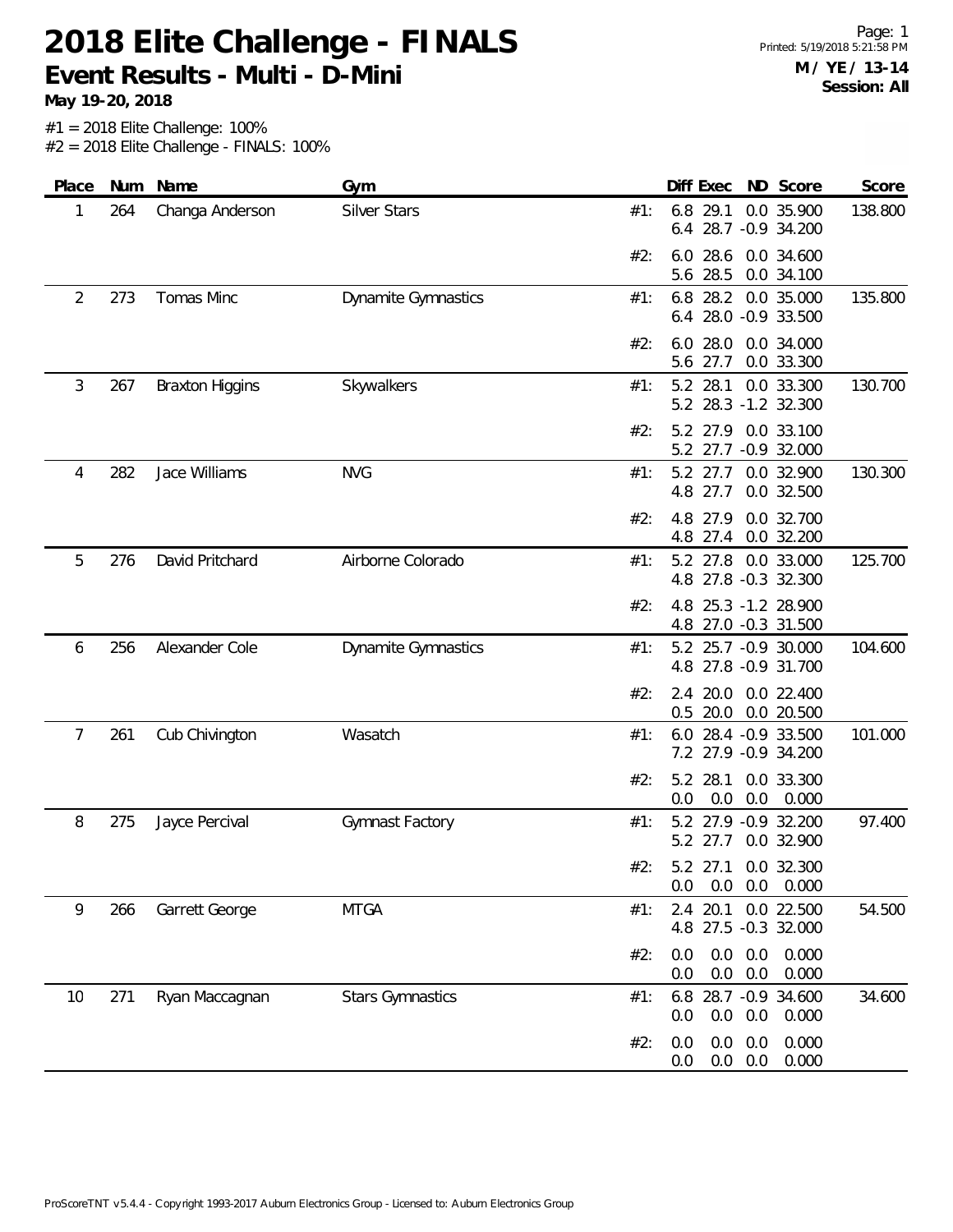**May 19-20, 2018**

| Place         | Num | Name              | Gym                        | Diff Exec ND Score<br>Score                                     |
|---------------|-----|-------------------|----------------------------|-----------------------------------------------------------------|
|               | 114 | Emma Mobley       | <b>SGT</b>                 | 127.000<br>5.2 28.2 0.0 33.400<br>#1:<br>4.8 27.6 -0.9 31.500   |
|               |     |                   |                            | #2:<br>3.9 27.1 0.0 31.000<br>4.3 27.7 -0.9 31.100              |
| $\mathcal{L}$ | 230 | Trinity Van Natta | <b>Integrity Athletics</b> | 124.600<br>5.2 25.3 -0.3 30.200<br>#1:<br>3.4 28.1 -0.9 30.600  |
|               |     |                   |                            | #2:<br>5.2 27.7 -0.3 32.600<br>4.4 27.1 -0.3 31.200             |
| 3             | 138 | Paulina Holmberg  | Gypsy Flyers Eagan         | 96.100<br>5.2 27.5 -1.2 31.500<br>#1:<br>3.3 28.2 0.0 31.500    |
|               |     |                   |                            | #2:<br>0.0<br>0.0<br>0.000<br>$0.0^-$<br>5.2 27.9<br>0.0 33.100 |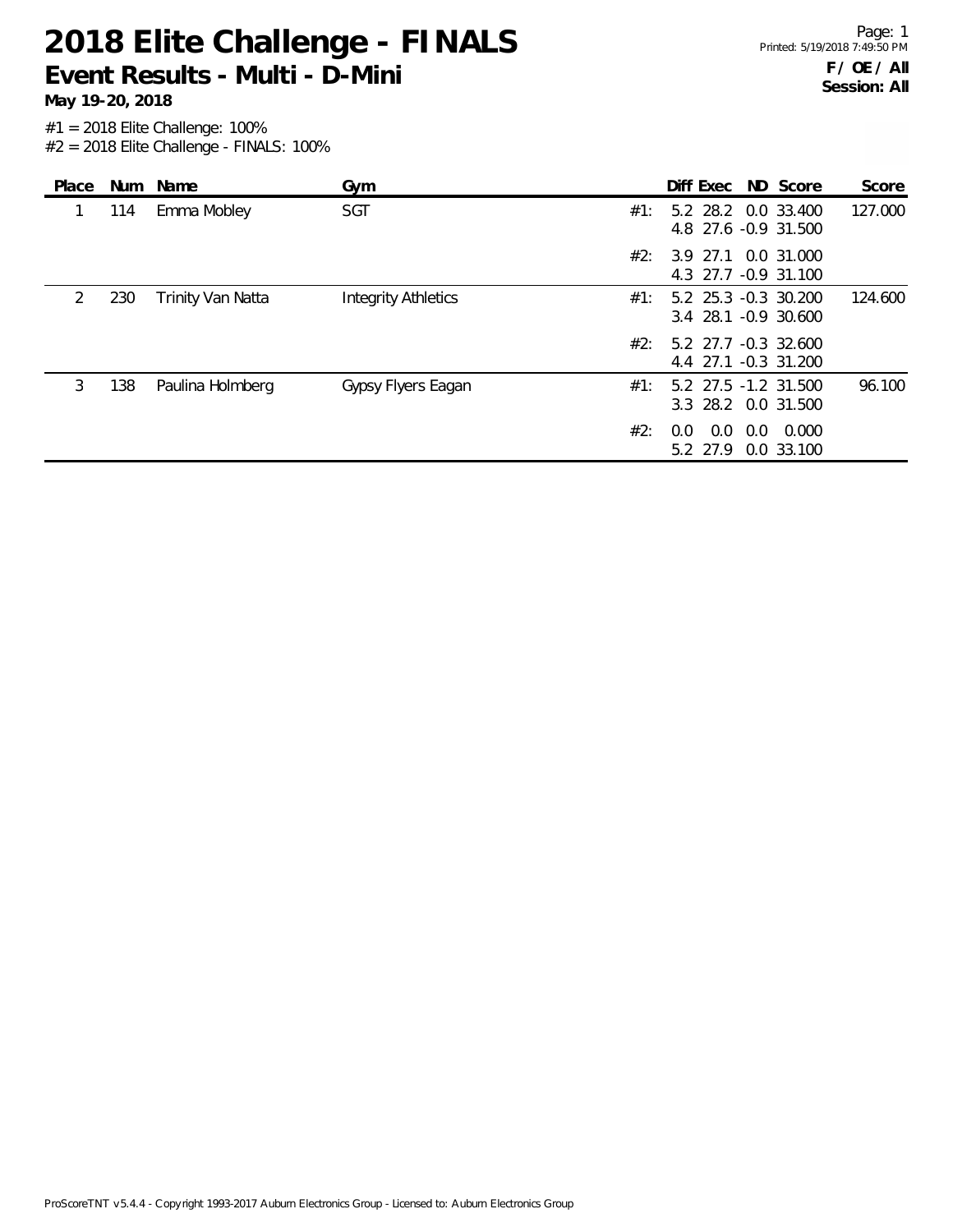**May 19-20, 2018**

| Place | Num | Name                | Gym                        |     | Diff Exec ND Score                                               | Score   |
|-------|-----|---------------------|----------------------------|-----|------------------------------------------------------------------|---------|
| 1     | 110 | Andres Villa        | Gypsy Flyers Eagan         | #1: | 6.0 27.4 -1.2 32.200<br>7.2 28.4 0.0 35.600                      | 133.800 |
|       |     |                     |                            | #2: | $6.0$ 27.2<br>0.0 33.200<br>28.5<br>0.0 32.800<br>4.3            |         |
| 2     | 105 | Derek Smegal        | Dynamite Gymnastics        | #1: | 6.0 27.9 -0.9 33.000<br>5.6 27.8 -1.5 31.900                     | 131.600 |
|       |     |                     |                            | #2: | 6.0 27.8 -0.3 33.500<br>5.6 27.6 0.0 33.200                      |         |
| 3     | 223 | <b>Tate Simmons</b> | <b>Amplify Gymnastics</b>  | #1: | 6.8 28.0 -1.2 33.600<br>6.4 27.8 -0.9 33.300                     | 130.600 |
|       |     |                     |                            | #2: | 6.0 27.2 -1.5 31.700<br>5.2 27.7 -0.9 32.000                     |         |
| 4     | 222 | Keith Eldridge      | <b>Integrity Athletics</b> | #1: | 5.2 27.5 -0.3 32.400<br>5.6 28.4 0.0 34.000                      | 129.800 |
|       |     |                     |                            | #2: | 4.8 27.8 -0.9 31.700<br>4.8 27.8 -0.9 31.700                     |         |
| 5     | 228 | Dayton Loynd        | SGT                        | #1: | 5.2 28.0 -0.3 32.900<br>5.2 27.7<br>0.0 32.900                   | 128.300 |
|       |     |                     |                            | #2: | 28.3<br>0.0 31.700<br>3.4<br>0.0 30.800<br>3.3 27.5              |         |
| 6     | 106 | David Sulistyo      | Gypsy Flyers Eagan         | #1: | 5.2 27.1 -1.2 31.100<br>3.9 27.8 0.0 31.700                      | 127.600 |
|       |     |                     |                            | #2: | 28.1 -0.9 32.400<br>5.2<br>4.8 27.6 0.0 32.400                   |         |
| 7     | 226 | Tenma Ide           | Airborne Colorado          | #1: | 5.2 27.3 -1.2 31.300<br>4.8 27.7 0.0 32.500                      | 124.000 |
|       |     |                     |                            | #2: | 27.1 -1.2 29.800<br>3.9<br>27.8 -0.9 30.400<br>3.5               |         |
| 8     | 224 | Emilio Lehmer       | <b>NVG</b>                 | #1: | 28.1 0.0 34.100<br>6.0<br>5.6 28.0 -0.9 32.700                   | 99.600  |
|       |     |                     |                            | #2: | 0.0 0.0 0.0 0.000<br>5.6 27.5 -0.3 32.800                        |         |
| 9     | 229 | Simon Smith         | <b>High Altitude</b>       | #1: | 0.0<br>$0.0\quad 0.0$<br>0.000<br>$0.0\ 0.0$<br>0.000<br>0.0     | 0.000   |
|       |     |                     |                            | #2: | 0.0<br>$0.0\quad 0.0$<br>0.000<br>$0.0\quad 0.0$<br>0.000<br>0.0 |         |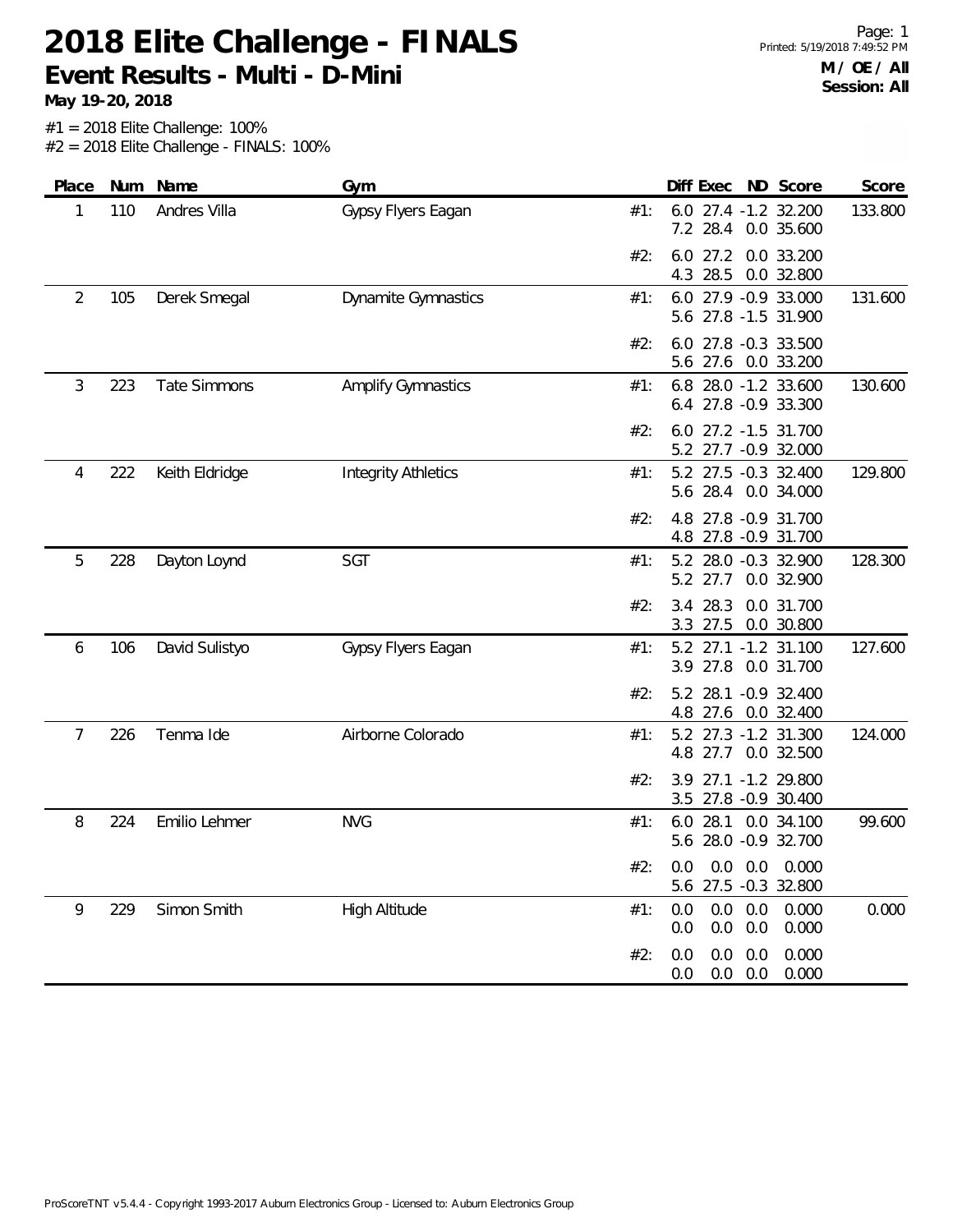**May 19-20, 2018**

| Place |     | Num Name          | Gym         |     | Diff Exec                                    | ND Score                 | Score   |
|-------|-----|-------------------|-------------|-----|----------------------------------------------|--------------------------|---------|
|       | 214 | Kayttie Nakamura  | Hawaii      | #1: | 5.6 27.7<br>28.3<br>5.6                      | 0.0 33.300<br>0.0 33.900 | 136.000 |
|       |     |                   |             | #2: | 6.8 27.0<br>7.2 27.8                         | 0.0 33.800<br>0.0 35.000 |         |
| 2     | 218 | Sydney Senter     | Hawaii      | #1: | 5.6 27.5 0.0 33.100<br>6.8                   | 28.1 -0.9 34.000         | 135.500 |
|       |     |                   |             | #2: | 5.6 27.8 0.0 33.400<br>28.6<br>6.4           | 0.0 35.000               |         |
| 3     | 204 | Maia Amano        | Hawaii      | #1: | 5.2 27.8<br>4.8 28.6                         | 0.0 33.000<br>0.0 33.400 | 133.500 |
|       |     |                   |             | #2: | 28.2<br>4.8<br>5.6 28.5                      | 0.0 33.000<br>0.0 34.100 |         |
| 4     | 212 | Andi Holmes       | <b>NVG</b>  | #1: | $6.0$ 28.6<br>5.6 28.2                       | 0.0 34.600<br>0.0 33.800 | 132.700 |
|       |     |                   |             | #2: | 4.8 28.0<br>4.8 27.6 -0.9 31.500             | 0.0 32.800               |         |
| 5     | 219 | Allie Singer      | World Elite | #1: | 5.2 27.6 -0.9 31.900<br>4.8 28.9 0.0 33.700  |                          | 131.600 |
|       |     |                   |             | #2: | 6.0 27.8<br>6.0 27.1 -0.9 32.200             | 0.0 33.800               |         |
| 6     | 210 | Anna Cate Goodson | <b>MTGA</b> | #1: | 4.8<br>4.8 26.7 -0.9 30.600                  | 26.8 -0.3 31.300         | 120.500 |
|       |     |                   |             | #2: | 4.8 26.5 -1.5 29.800<br>2.9 26.8 -0.9 28.800 |                          |         |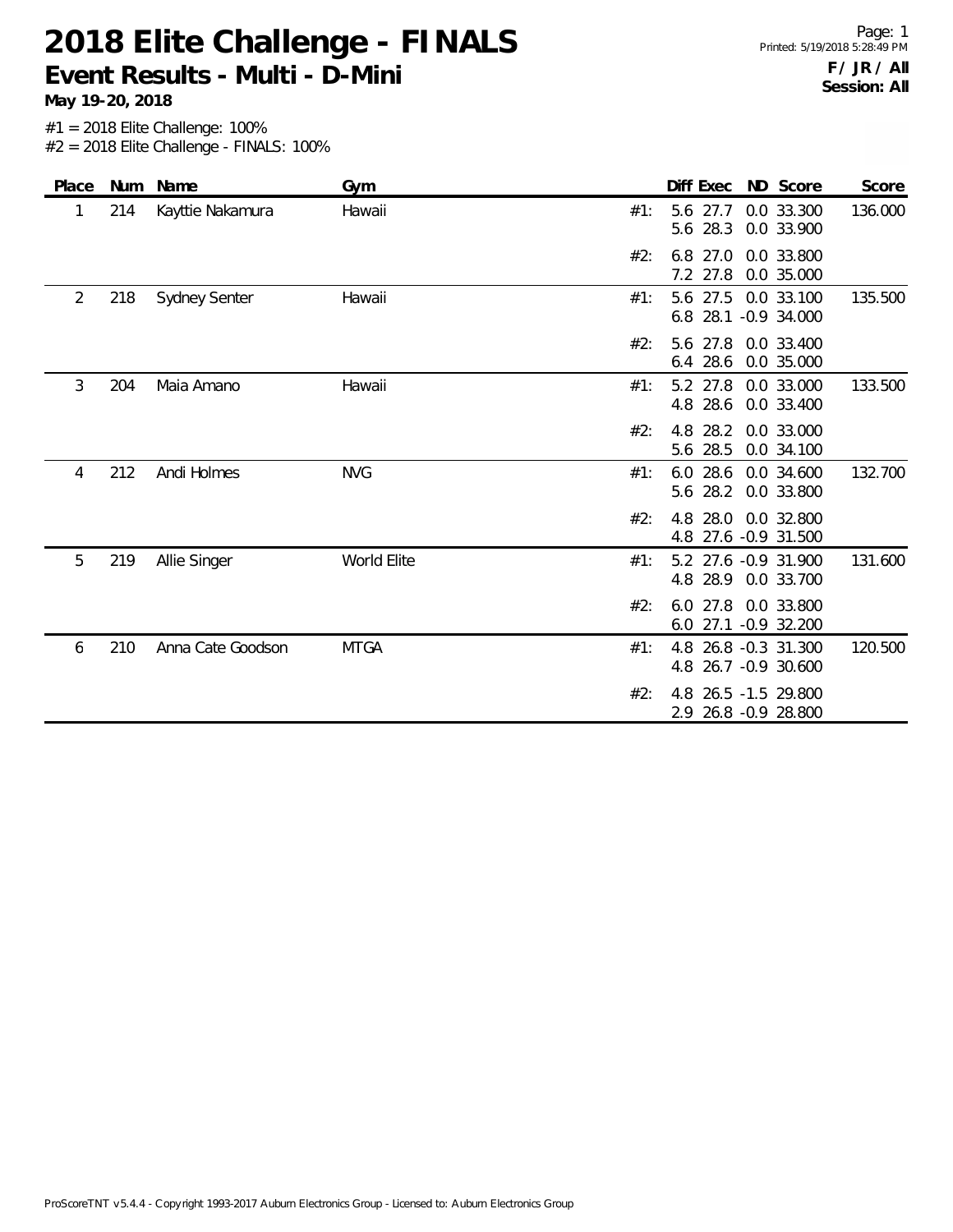**May 19-20, 2018**

| Place          | Num | Name                 | Gym                        |     | Diff Exec ND Score                                               | Score   |
|----------------|-----|----------------------|----------------------------|-----|------------------------------------------------------------------|---------|
| 1              | 206 | Aidan Casey          | <b>SGA Ballard</b>         | #1: | 7.6 27.9 -0.3 35.200<br>6.8 27.4 0.0 34.200                      | 141.700 |
|                |     |                      |                            | #2: | 28.7<br>0.0 36.300<br>7.6<br>7.2 28.8<br>0.0 36.000              |         |
| $\overline{2}$ | 199 | Charlie Larson       | Gypsy Flyers - MG          | #1: | 7.4 28.6 -0.3 35.700<br>8.4 28.7 -0.9 36.200                     | 141.300 |
|                |     |                      |                            | #2: | 6.8 27.7 0.0 34.500<br>6.0 28.9 0.0 34.900                       |         |
| 3              | 202 | Aniket Rahane        | Team Legacy                | #1: | 6.4 28.4 -0.9 33.900<br>7.6 27.6 -0.9 34.300                     | 136.500 |
|                |     |                      |                            | #2: | 6.4 28.2<br>0.0 34.600<br>6.9 27.7 -0.9 33.700                   |         |
| 4              | 220 | <b>Weston Sitz</b>   | Eagle Gymnastics TX        | #1: | 7.2 28.6 -0.9 34.900<br>6.8 27.2 -0.9 33.100                     | 133.800 |
|                |     |                      |                            | #2: | 5.6 28.0 0.0 33.600<br>5.6 26.9 -0.3 32.200                      |         |
| 5              | 211 | <b>Trevor Harder</b> | 1993                       | #1: | 6.8 28.1<br>0.0 34.900<br>6.8 28.1<br>0.0 34.900                 | 126.200 |
|                |     |                      |                            | #2: | 5.6 28.3 -0.9 33.000<br>3.6 19.8 0.0 23.400                      |         |
| 6              | 217 | Joshua Rasoul        | So Cal TTC                 | #1: | 6.8 27.6 0.0 34.400<br>6.0 29.0<br>0.0 35.000                    | 125.800 |
|                |     |                      |                            | #2: | 3.2 19.9<br>0.0 23.100<br>5.6 27.7<br>0.0 33.300                 |         |
| 7              | 213 | Andrew Kehias        | Top Star                   | #1: | 7.2 28.2<br>0.0 35.400<br>27.5<br>0.0 31.900<br>4.4              | 124.900 |
|                |     |                      |                            | #2: | 3.6 19.7 0.0 23.300<br>6.8 27.8 -0.3 34.300                      |         |
| 8              | 196 | Julian Wright        | Silver Stars               | #1: | 7.2 28.1 -0.3 35.000<br>6.8 27.8 -1.2 33.400                     | 124.500 |
|                |     |                      |                            | #2: | 7.6 27.2 -0.9 33.900<br>2.4 20.1 -0.3 22.200                     |         |
| 9              | 198 | Raf Bryant           | <b>Integrity Athletics</b> | #1: | 6.0 28.0 -1.2 32.800<br>6.4 28.0 0.0 34.400                      | 67.200  |
|                |     |                      |                            | #2: | $0.0\quad 0.0$<br>0.000<br>0.0<br>$0.0\quad 0.0$<br>0.000<br>0.0 |         |
| 10             | 208 | Nick Francken        | Tornado Sport Club         | #1: | 5.6 27.7 -0.9 32.400<br>6.0 27.6 0.0 33.600                      | 66.000  |
|                |     |                      |                            | #2: | 0.0<br>0.0<br>0.0<br>0.000<br>0.0<br>0.0<br>0.000<br>0.0         |         |
| 11             | 215 | Logan Neff           | <b>Integrity Athletics</b> | #1: | 5.6 27.4<br>0.0 33.000<br>5.6 27.6 -0.3 32.900                   | 65.900  |
|                |     |                      |                            | #2: | 0.000<br>$0.0\quad 0.0$<br>0.0<br>0.0<br>0.0<br>0.000<br>0.0     |         |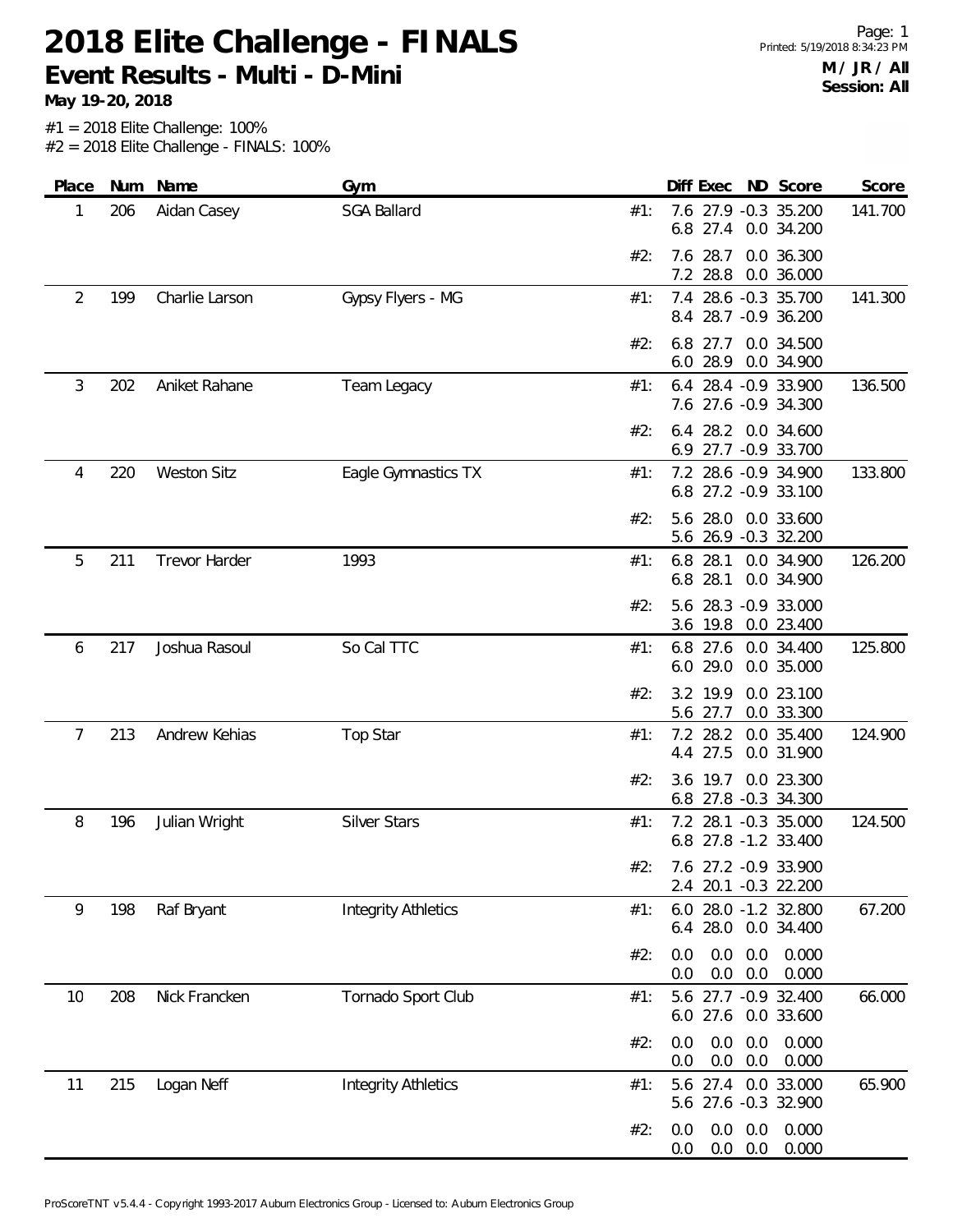**May 19-20, 2018**

Page: 2 Printed: 5/19/2018 8:34:23 PM **M / JR / All Session: All**

| Place | Num | Name             | Gym                      | Diff Exec<br>ND Score                                            | Score  |
|-------|-----|------------------|--------------------------|------------------------------------------------------------------|--------|
| 12    | 205 | Dylan Byrne      | <b>Dulles Gymnastics</b> | 0.0 32.600<br>5.2 27.4<br>#1:<br>27.1<br>$-0.3$ 33.200<br>6.4    | 65.800 |
|       |     |                  |                          | 0.0<br>0.0<br>0.000<br>#2:<br>0.0<br>0.0<br>0.0<br>0.0<br>0.000  |        |
| 13    | 203 | Liam Warsaw      | W TX TNT EXPLOSION       | 27.8 -1.5 31.900<br>#1:<br>5.6<br>28.6<br>0.0 33.400<br>4.8      | 65.300 |
|       |     |                  |                          | #2:<br>0.0<br>0.0<br>0.000<br>0.0<br>0.0<br>0.0<br>0.000<br>0.0  |        |
| 14    | 221 | Elijah Vogel     | Airborne Colorado        | 27.8 -0.3 33.100<br>#1:<br>5.6<br>27.6 -1.2 32.000<br>5.6        | 65.100 |
|       |     |                  |                          | 0.0<br>0.0<br>0.000<br>#2:<br>0.0<br>0.0<br>0.0<br>0.0<br>0.000  |        |
| 15    | 216 | Zachary Ramacci  | Midwest Training         | #1:<br>27.6 -0.9 32.700<br>6.0<br>24.9 -0.3 31.500<br>6.9        | 64.200 |
|       |     |                  |                          | 0.0<br>0.0<br>#2:<br>0.0<br>0.000<br>0.0<br>0.0<br>0.0<br>0.000  |        |
| 16    | 201 | Haydn Fitzgerald | <b>SGA Ballard</b>       | 2.4 20.5<br>0.0 22.900<br>#1:<br>7.2 28.6 -0.9 34.900            | 57.800 |
|       |     |                  |                          | #2:<br>0.0<br>0.0<br>0.0<br>0.000<br>0.0<br>0.0<br>0.000<br>0.0  |        |
| 17    | 107 | Jett Lively      | <b>Wcc</b>               | 20.0<br>0.0 22.400<br>#1:<br>2.4<br>27.1<br>6.8<br>$-0.9$ 33.000 | 55.400 |
|       |     |                  |                          | #2:<br>0.0<br>0.0<br>0.000<br>0.0<br>0.0<br>0.0<br>0.000<br>0.0  |        |
| 18    | 200 | Dylan McGuire    | Trevinos                 | 24.6 -1.2 28.600<br>5.2<br>#1:<br>0.0<br>0.0<br>0.0<br>0.000     | 28.600 |
|       |     |                  |                          | #2:<br>0.000<br>0.0<br>0.0<br>0.0<br>0.0<br>0.0<br>0.000<br>0.0  |        |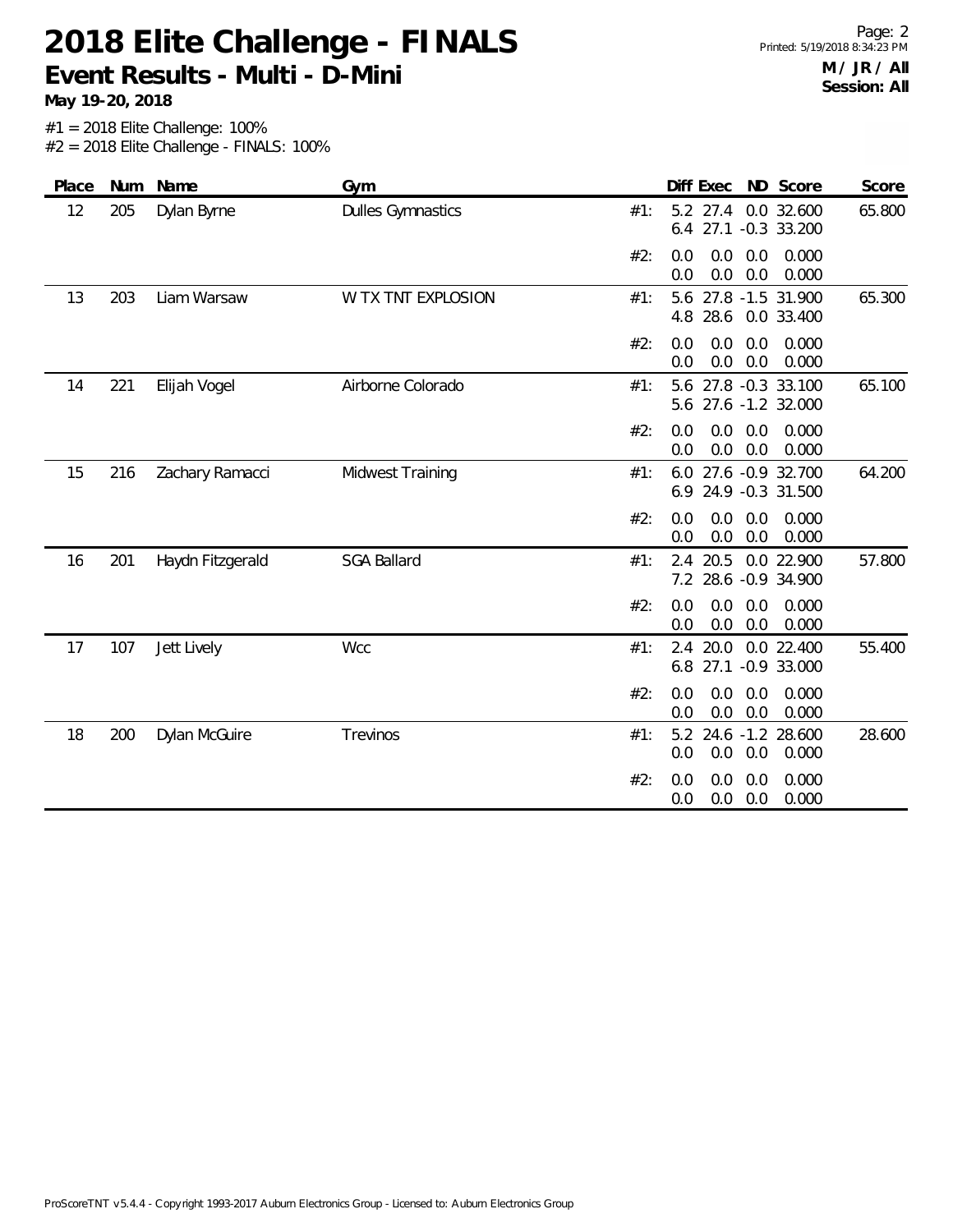**May 19-20, 2018**

Page: 1 Printed: 5/19/2018 4:05:03 PM **F / SR / All Session: All**

| Place | Num | Name              | Gym                        |     | Diff Exec                          |                       | ND Score                                   | Score   |
|-------|-----|-------------------|----------------------------|-----|------------------------------------|-----------------------|--------------------------------------------|---------|
| 1     | 255 | Tristan Van Natta | <b>Integrity Athletics</b> | #1: | 6.4 28.1<br>28.8<br>6.0            |                       | 0.0 34.500<br>0.0 34.800                   | 137.600 |
|       |     |                   |                            | #2: | 28.6<br>5.6<br>28.5<br>5.6         |                       | 0.0 34.200<br>0.0 34.100                   |         |
| 2     | 252 | Paige Howard      | World Elite                | #1: | 6.8 28.5 -0.9 34.400               |                       | 6.4 28.0 -0.3 34.100                       | 136.000 |
|       |     |                   |                            | #2: | 6.8<br>6.8                         |                       | 27.6 -0.9 33.500<br>28.1 -0.9 34.000       |         |
| 3     | 253 | Kristle Lowell    | <b>MPSC</b>                | #1: | 6.8                                |                       | 28.2 0.0 35.000<br>7.6 27.8 -0.9 34.500    | 135.700 |
|       |     |                   |                            | #2: | 6.0 27.8 0.0 33.800                |                       | 6.0 27.3 -0.9 32.400                       |         |
| 4     | 236 | Kiley Lockett     | World Elite                | #1: | 6.8<br>6.4 27.9                    |                       | 27.6 -0.9 33.500<br>0.0 34.300             | 135.100 |
|       |     |                   |                            | #2: | 6.8 27.6 0.0 34.400                |                       | 6.4 27.4 -0.9 32.900                       |         |
| 5     | 251 | Kellyn Euhus      | <b>Top Star</b>            | #1: |                                    |                       | 6.4 27.7 0.0 34.100<br>6.0 27.9 0.0 33.900 | 132.600 |
|       |     |                   |                            | #2: | 5.2<br>$6.4$ 27.1                  |                       | 27.4 -1.5 31.100<br>0.0 33.500             |         |
| 6     | 240 | Lacey Jenkins     | Phoenix Elite              | #1: | $6.4$ 27.7<br>6.8 27.3 -0.3 33.800 |                       | 0.0 34.100                                 | 125.900 |
|       |     |                   |                            | #2: | 5.2 26.9<br>0.0 26.8 -0.9 25.900   |                       | 0.0 32.100                                 |         |
| 7     | 239 | Mikaela Hunter    | Team Legacy                | #1: | 5.2 27.9<br>5.2 28.4               |                       | 0.0 33.100<br>0.0 33.600                   | 124.000 |
|       |     |                   |                            | #2: | 3.8 27.3 -0.9 30.200<br>1.1        |                       | 27.2 -1.2 27.100                           |         |
| 8     | 233 | Michiko Sharpe    | <b>Wcc</b>                 | #1: | 6.0 28.5 0.0 34.500                |                       | 5.6 28.5 -1.2 32.900                       | 67.400  |
|       |     |                   |                            | #2: | 0.0<br>0.0<br>0.0                  | $0.0\quad 0.0$<br>0.0 | 0.000<br>0.000                             |         |
| 9     | 232 | Susan Gill        | So Cal TTC                 | #1: | 4.8 28.2 0.0 33.000                |                       | 5.6 28.2 -0.3 33.500                       | 66.500  |
|       |     |                   |                            | #2: | 0.0<br>0.0<br>0.0<br>0.0           | 0.0<br>0.0            | 0.000<br>0.000                             |         |
| 10    | 241 | Kelly Keitel      | <b>Top Star</b>            | #1: | 6.0 27.6 -0.3 33.300               |                       | 4.8 26.9 -0.9 30.800                       | 64.100  |
|       |     |                   |                            | #2: | 0.0<br>0.0<br>0.0<br>0.0           | 0.0<br>0.0            | 0.000<br>0.000                             |         |
| 11    | 246 | Ariel Kibler      | Phoenix Elite              | #1: | 2.4 19.9 0.0 22.300                |                       | 5.6 27.3 -0.3 32.600                       | 54.900  |
|       |     |                   |                            | #2: | 0.0<br>0.0<br>0.0<br>0.0           | 0.0<br>0.0            | 0.000<br>0.000                             |         |